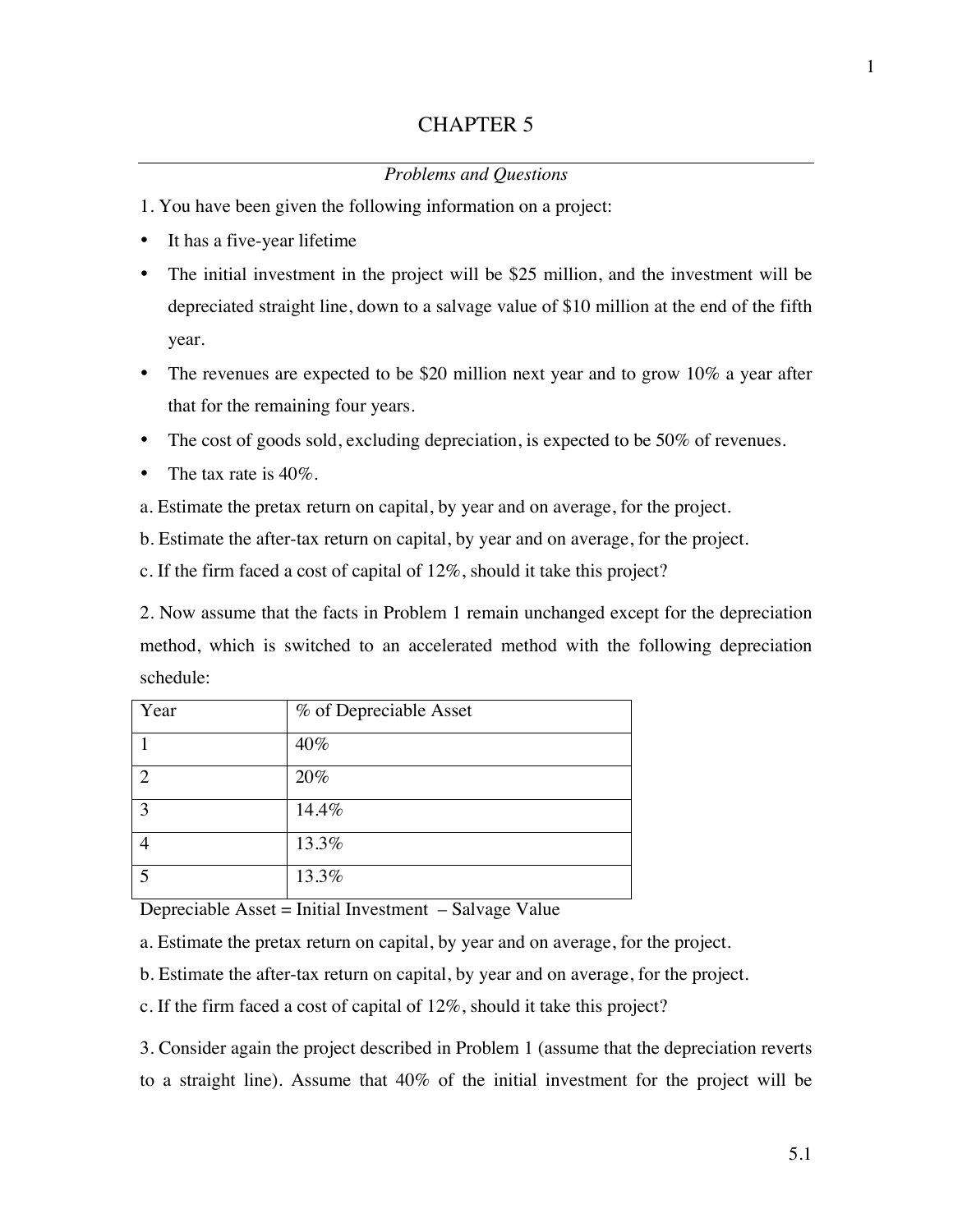financed with debt, with an annual interest rate of 10% and a balloon payment of the principal at the end of the fifth year.

a. Estimate the return on equity, by year and on average, for this project.

b. If the cost of equity is 15%, should the firm take this project?

4. Answer true or false to the following statements:

a. The return on equity for a project will always be higher than the return on capital on the same project.

b. If the return on capital is less than the cost of equity, the project should be rejected.

c. Projects with high financial leverage will have higher interest expenses and lower net income than projects with low financial leverage and thus end up with a lower return on equity.

d. Increasing the depreciation on an asset will increase the estimated return on capital and equity on the project.

e. The average return on equity on a project over its lifetime will increase if we switch from straight line to double declining balance depreciation.

5. Under what conditions will the return on equity on a project be equal to the IRR, estimated from cash flows to equity investors, on the same project?

| Year                         |          |          |          |          |
|------------------------------|----------|----------|----------|----------|
| Revenues $(\$)$              | \$10,000 | \$11,000 | \$12,000 | \$13,000 |
| $-Cost$ of goods sold $(\$)$ | \$4,000  | \$4,400  | \$4,800  | \$5,200  |
| – Depreciation               | \$4,000  | \$3,000  | \$2,000  | \$1,000  |
| $=$ EBIT                     | \$2,000  | \$3,600  | \$5,200  | \$6,800  |

6. You are provided with the projected income statements for a project:

- The tax rate is  $40\%$ .
- The project required an initial investment of \$15,000 and an additional investment of \$2,000 at the end of year two.
- The working capital is anticipated to be 10% of revenues, and the working capital investment has to be made at the beginning of each period.

a. Estimate the free cash flow to the firm for each of the four years.

b. Estimate the payback period for investors in the firm.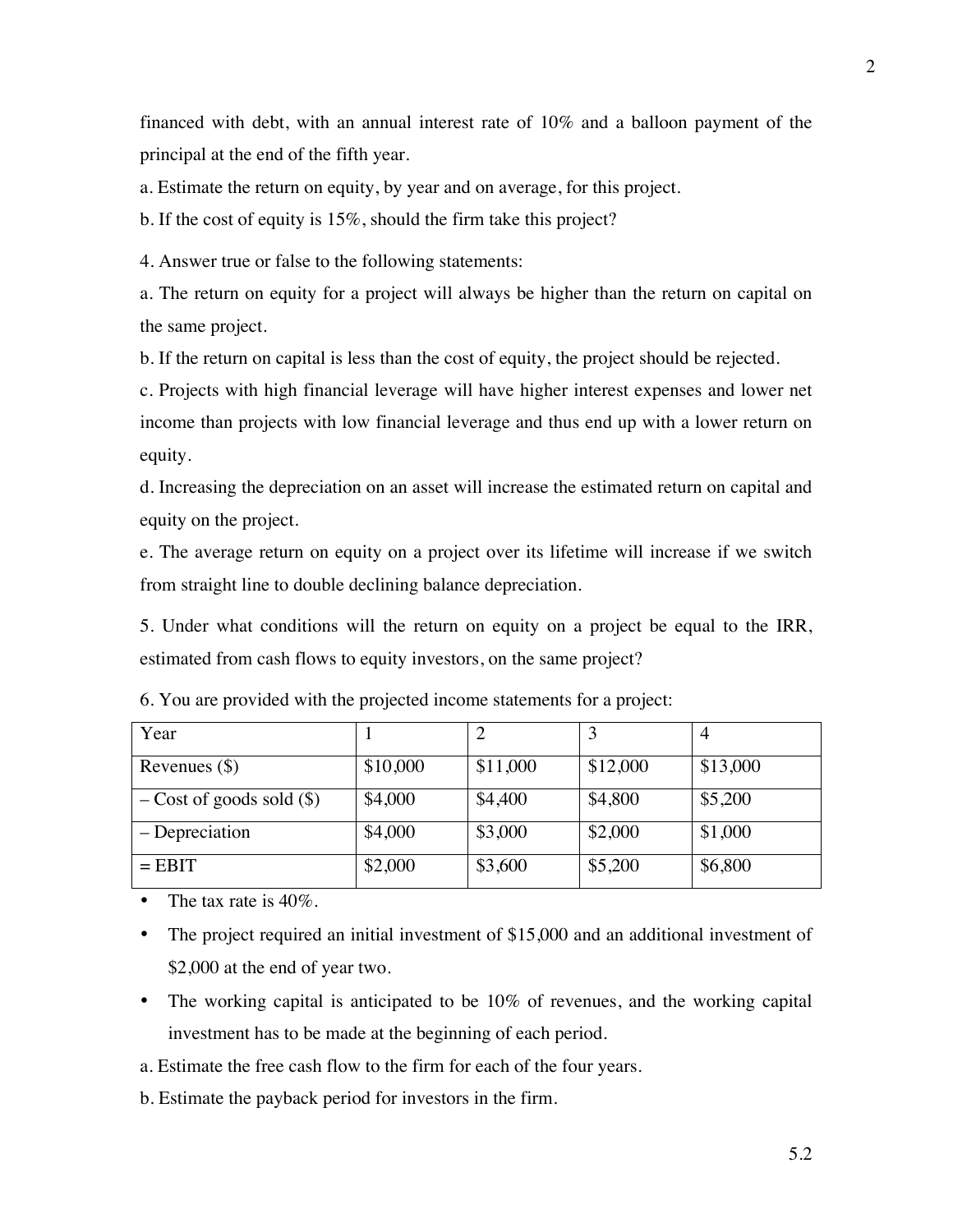c. Estimate the NPV to investors in the firm, if the cost of capital is 12%. Would you accept the project?

d. Estimate the IRR to investors in the firm. Would you accept the project?

7. Consider the project described in Problem 6. Assume that the firm plans to finance 40% of its net capital expenditure and working capital needs with debt.

a. Estimate the free cash flow to equity for each of the four years.

b. Estimate the payback period for equity investors in the firm.

c. Estimate the NPV to equity investors if the cost of equity is 16%. Would you accept the project?

d. Estimate the IRR to equity investors in the firm. Would you accept the project?

8. You are provided with the following cash flows on a project:

| Year | Cash Flow to Firm $(\$)$ |
|------|--------------------------|
|      | $-10,000,000$            |
|      | \$4,000,000              |
|      | \$5,000,000              |
| ◠    | \$6,000,000              |

Plot the net present valueNPV profile for this project. What is the IRR? If this firm had a cost of capital of 10% and a cost of equity of 15%, would you accept this project?

9. You have estimated the following cash flows on a project:

| Year | Cash Flow to Equity $(\$)$ |
|------|----------------------------|
|      | $-$ \$ 5,000,000           |
|      | \$4,000,000                |
|      | \$4,000,000                |
|      | $-$ \$3,000,000            |

Plot the NPV profile for this project. What is the IRR? If the cost of equity is 16%, would you accept this project?

10. Estimate the MIRR for the project described in Problem 8. Does it change your decision on accepting this project?

11. You are analyzing two mutually exclusive projects with the following cash flows: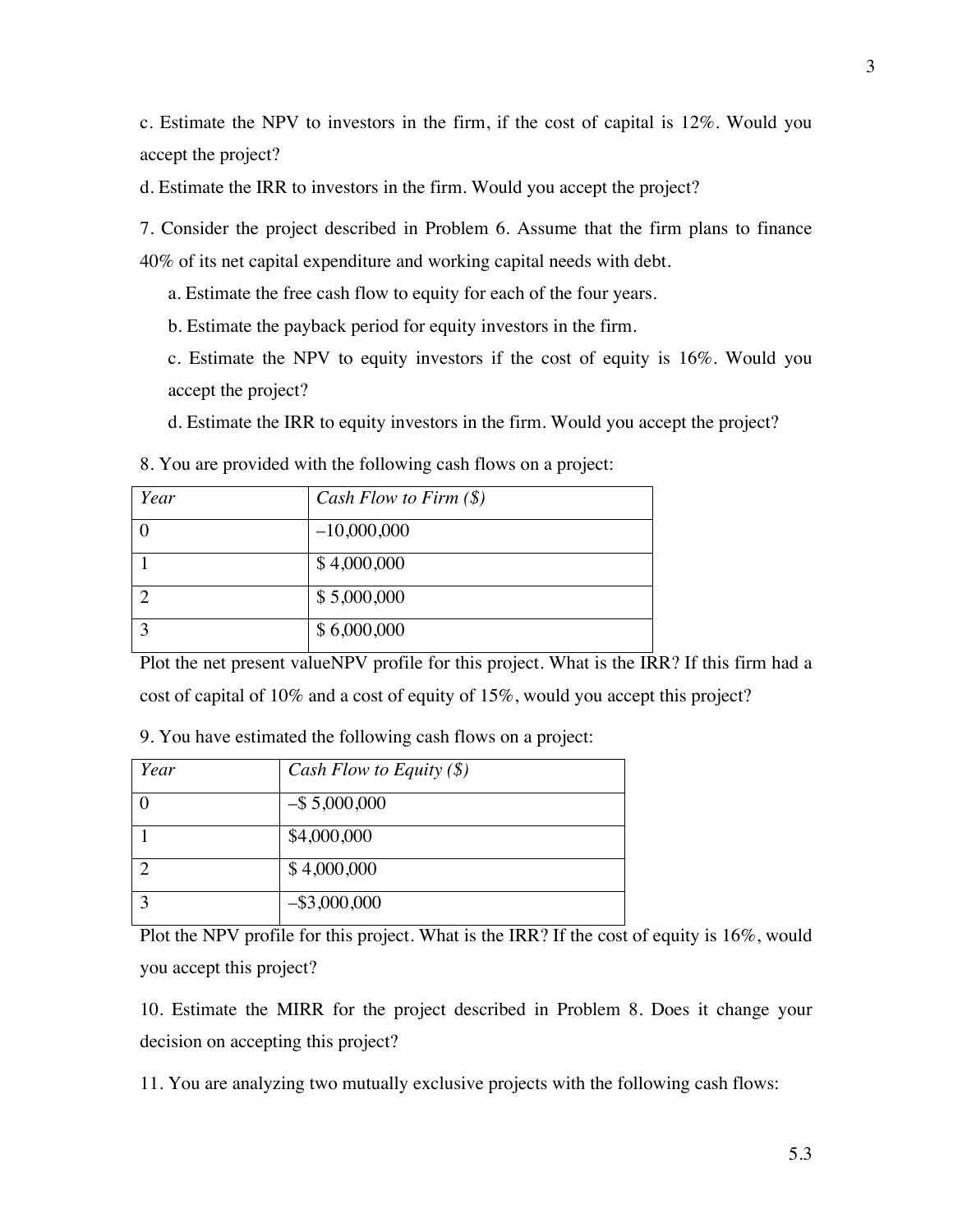| Year           | A               | В               |
|----------------|-----------------|-----------------|
|                | $-$ \$4,000,000 | $-$ \$4,000,000 |
|                | \$2,000,000     | \$1,000,000     |
| $\mathfrak{D}$ | \$1,500,000     | \$1,500,000     |
| 3              | \$1,250,000     | \$1,700,000     |
|                | \$1,000,000     | \$2,400,000     |

a. Estimate the NPV of each project, assuming a cost of capital of 10%. Which is the better project?

b. Estimate the IRR for each project. Which is the better project?

c. What reinvestment rate assumptions are made by each of these rules? Can you show the effect on future cash flows of these assumptions?

d. What is the MIRR on each of these projects?

12. You have a project that does not require an initial investment but has its expenses spread over the life of the project. Can the IRR be estimated for this project? Why or why not?

13. Businesses with severe capital rationing constraints should use IRR more than NPV. Do you agree? Explain.

14. You have to pick between three mutually exclusive projects with the following cash flows to the firm:

| Year | Project A  | Project B   | Project C    |
|------|------------|-------------|--------------|
|      | $-$10,000$ | \$5,000     | $-$ \$15,000 |
|      | \$8,000    | \$5,000     | \$10,000     |
|      | \$7,000    | $-$ \$8,000 | \$10,000     |

The cost of capital is 12%.

a. Which project would you pick using the NPV rule?

b. Which project would you pick using the IRR rule?

c. How would you explain the differences between the two rules? Which one would you rely on to make your choice?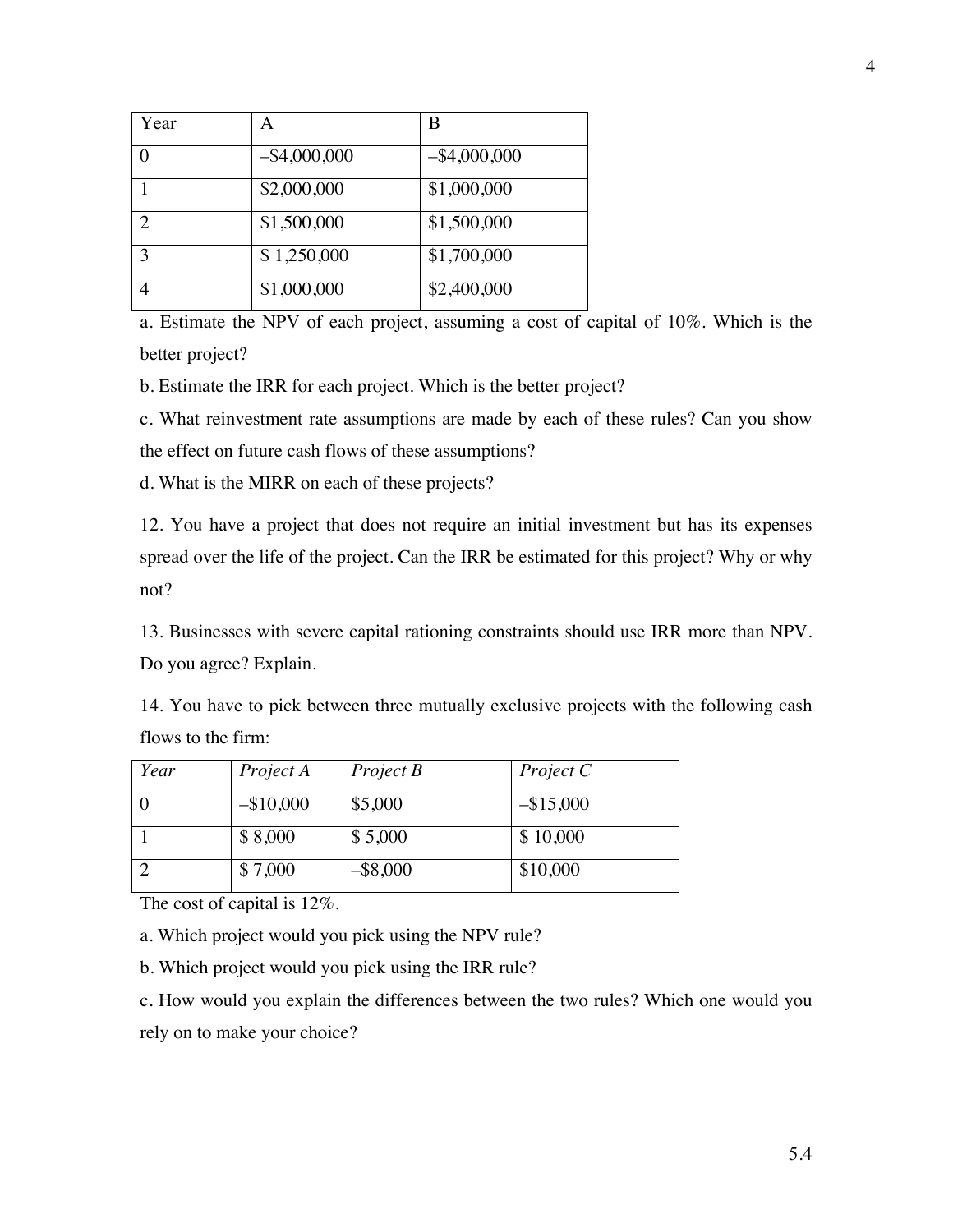15. You are analyzing an investment decision, in which you will have to make an initial investment of \$10 million and you will be generating annual cash flows to the firm of \$2 million every year, growing at 5% a year, forever.

- a. Estimate the NPV of this project, if the cost of capital is 10%.
- b. Estimate the IRR of this project.

16. You are analyzing a project with a thirty-year lifetime, with the following characteristics:

- The project will require an initial investment of \$20 million and additional investments of \$5 million in year ten and \$5 million in year twenty.
- The project will generate earnings before interest and taxes of \$3 million each year. (The tax rate is 40%.)
- The depreciation will amount to \$500,000 each year, and the salvage value of the equipment will be equal to the remaining book value at the end of year thirty.
- The cost of capital is 12.5%.

a. Estimate the NPV of this project.

b. Estimate the IRR on this project. What might be some of the problems in estimating the IRR for this project?

17. You are trying to estimate the NPV of a three-year project, where the discount rate is expected to change over time.

| Year                        | Cash Flow to Firm | Discount Rate $(\%)$ |
|-----------------------------|-------------------|----------------------|
|                             | $(\$)$            |                      |
|                             | \$15,000          | 9.5%                 |
|                             | \$5,000           | 10.5%                |
| $\mathcal{D}_{\mathcal{L}}$ | \$5,000           | 11.5%                |
| 3                           | \$10,000          | 12.5%                |

a. Estimate the NPV of this project. Would you take this project?

b. Estimate the IRR of this project. How would you use the IRR to decide whether to take this project?

18. Barring the case of multiple IRRs, is it possible for the NPV of a project to be positive while the IRR is less than the discount rate? Explain.